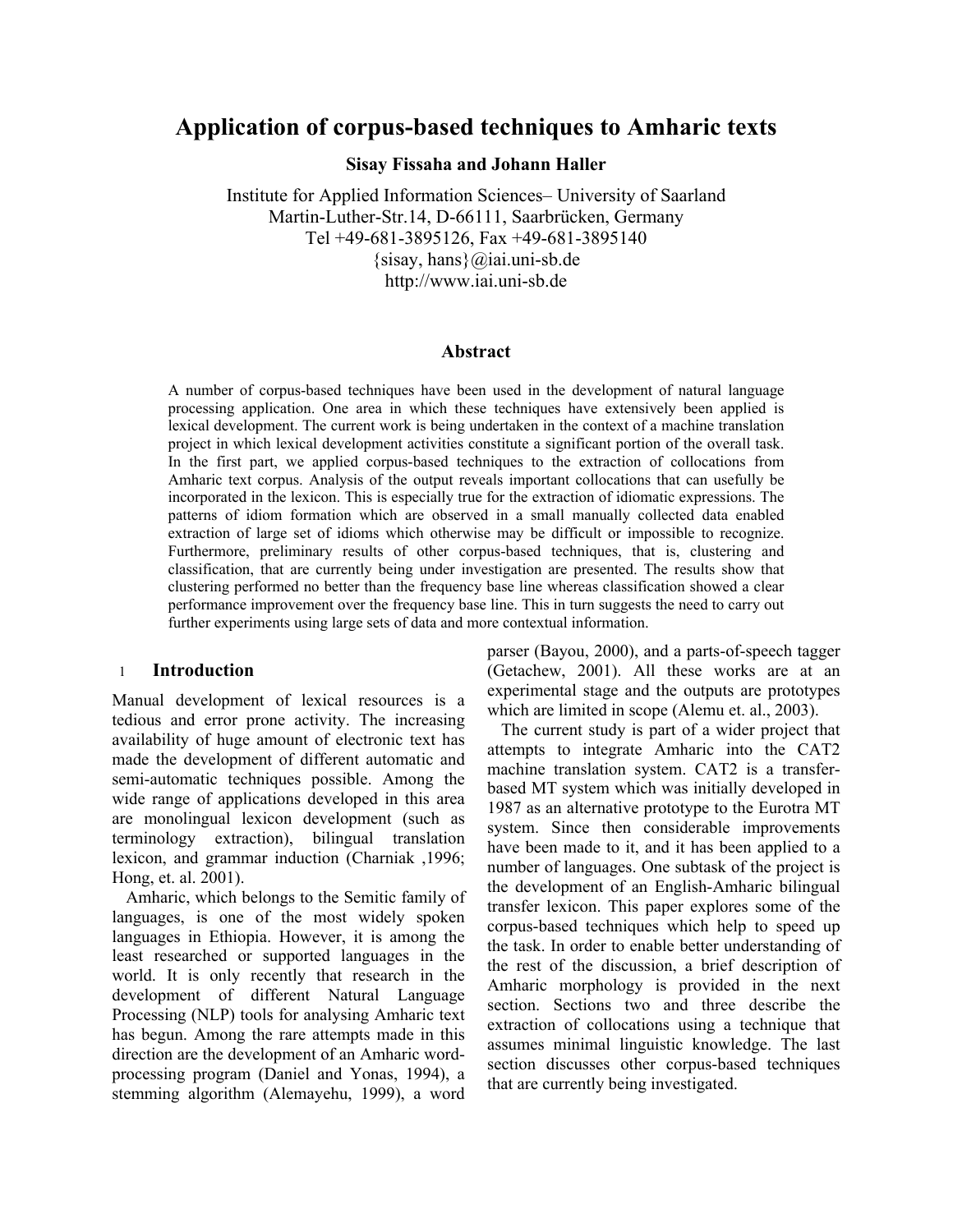#### **1.1 Amharic Morphology**

Amharic, like other Semitic languages such as Arabic, exhibits the root-pattern morphological phenomenon. This is especially true of Amharic verbs. Amharic verbs consist of stems and affixes. A stem again consists of root consonants (typically three) and vowel patterns. Stems encode different types of morphosyntactic information by changing the arrangement of the root consonants and vowel patterns as shown in the sample derivational paradigm of the verb *sbr* ('break') in Table 1.

| Simple derived verb forms                      |                 |                                             |  |  |  |  |
|------------------------------------------------|-----------------|---------------------------------------------|--|--|--|--|
| Categories                                     | Pattern         | Word                                        |  |  |  |  |
| Perfect                                        | CVCXVC1         | säbbär                                      |  |  |  |  |
| Imperfect                                      | <b>CVCC</b>     | säbr                                        |  |  |  |  |
| Gerund                                         | <b>CVCC</b>     | säbr                                        |  |  |  |  |
| Imperative                                     | <b>CCVC</b>     | sbär                                        |  |  |  |  |
|                                                |                 | Complex derived verb forms – Perfect aspect |  |  |  |  |
| Causative                                      | as-CVCXVC       | assäbbär                                    |  |  |  |  |
| Passive                                        | tä-CVCXVC       | täsäbbär                                    |  |  |  |  |
| Reduplicative                                  | <b>CVCVCXVC</b> | säbabbär                                    |  |  |  |  |
| $Table 1$ Simple york forms of $shy$ ('brook') |                 |                                             |  |  |  |  |

Table 1. Simple verb forms of *sbr* ('break')

The derivational processes in the complex derived forms are either internal in which CV patterns are changed, or external where derivational affixes (such as *as-,tä*-) are attached to the simple derived forms. Derivational processes may also involve a combination of internal and external changes. Some of the derivations in this class serve to express adverbial functions as the language has limited lexicalized adverbs. The stem forms take various affixes. For example, arguments of a verb are indicated on the verb using suffix pronouns (see Table 2). The subject is marked on the verb using subject suffix pronouns which agree with the subject in number, gender, and person. The direct object and some prepositional phrase complements are optionally marked on the verb. Functional elements like negation maker, conjunctives (some of them), some auxiliary verbs and relative markers are also bound morphemes and are attached to the verb.

1

| Person                    | Pronoun                          | Subject              | Object       | Posses.                   |
|---------------------------|----------------------------------|----------------------|--------------|---------------------------|
|                           |                                  | Singular             |              |                           |
| 1 <sup>st</sup>           | $\partial ne$                    | -ku/hu               | $-\tilde{n}$ | $-e$                      |
| $\overline{2}^{\rm nd}$ m | antä                             | $-k/h$               | $-h$         | -h                        |
| Pol.                      | $\partial$ rswo                  | $-u$                 | -wot         | -aččäw                    |
| f.                        | anči                             | $-\check{S}$         | $-\check{S}$ | $-\check{S}$              |
| 3 <sup>rd</sup><br>m.     | $\partial SSU$                   | $-\ddot{a}$          | $-w$         | $-u$                      |
| f.                        | $\partial$ sswa                  | $-\ddot{a}\check{c}$ | -at          | -wa                       |
| Pol.                      | ərsacäw                          | $-u$                 | aččäw        | aččäw                     |
|                           |                                  | Plural               |              |                           |
| 1 <sup>st</sup>           | $\partial \tilde{n} \tilde{n} a$ | -n                   | -aččəhu      | $-a\check{c}\check{c}$ ən |
| 2 <sup>nd</sup>           | ənnantä                          |                      | -aččəhu      |                           |
|                           |                                  | aččəhu               |              | aččəhu                    |
| $3^{rd}$                  | annässu                          | $-u$                 | -aččäw       | -aččäw                    |

|          | Table 2. Independent and suffix pronouns of |  |  |
|----------|---------------------------------------------|--|--|
| Amharic. |                                             |  |  |

All arguments of a verb are optional and may only be indicated by suffix pronouns, that is, a verb may stand alone as a sentence. The typical word order of Amharic main and subordinate clauses is SOV.

Amharic nouns inflect for gender, number and case. However, gender in Amharic is mostly natural. Pre-nominal modifiers like adjectives, relative clauses take a similar set of inflectional morphemes as nouns. The head noun appears at the end of a noun phrase. Amharic has both preposition and postposition. Some of the prepositions are bound morpheme and are prefixed to nouns. Amharic also uses circumpositions to indicate positional relations. Table 3 shows sample prepositions and postposition.

| Preposit.               | Meaning | Postposit.           | Meaning |
|-------------------------|---------|----------------------|---------|
| bä-                     | at, in  | lay                  | Top     |
| lä-                     | for     | $w$ $\partial st$    | Inside  |
| kä-                     | from    | fit                  | Front   |
| $s \partial \ddot{a}$ - | about   | $h^{\mathrm{w}}$ ala | back    |
| əndä-                   | like    |                      |         |
| wädä                    | to      |                      |         |

Table 3. Sample prepositions and postpositions in Amharic

The definite article in Amharic is a bound morpheme and is attached to a noun or to the first inflected element in a noun phrase whereas other determiners like demonstrative pronouns are independent morphemes.

<span id="page-1-0"></span> $1$  The symbols C, V and X in the template forms indicate consonant, vowel, and gemination of the previous consonant respectively.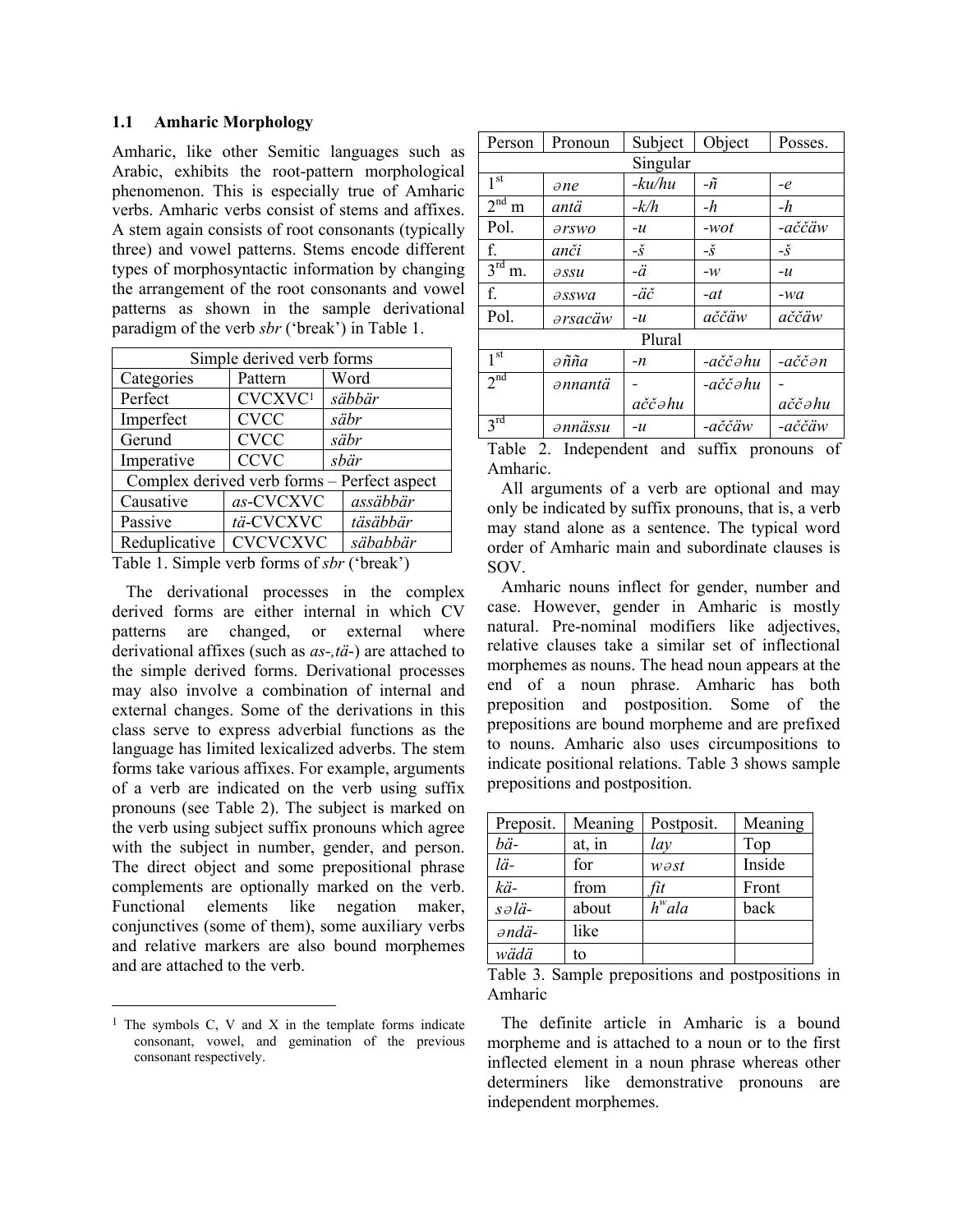In general, although the above description of Amharic morphology is far from complete, we hope it gives some idea of its complexity. The distribution of the different affixal elements across different part of speech categories is varied. Some are specific to a particular part of speech category while others are applied across several parts of speech category.

# 2 **Collocation Extraction**

 "Collocation" may be defined in different ways depending on the type and scope of the application one envisages. As this study is intended to extract as much lexical knowledge as possible from Amharic text corpus, we use a definition of collocation which includes fixed expressions, idioms, and terminologies as described in (Kita et al., 1994). In the past, different approaches have been suggested for purposes of automatic identification of collocations (Church et al., 1990; Kita et al., 1994; Smadja, 1991). Most of these approaches rely basically on statistical methods for collocation identifications. Others, especially those involved in the identification of technical terms make extensive use of linguistic knowledge in order to characterise terms (Daille 2001; Hong et al. 2001).

In this section, we extend the experience gained through the development of a terminology extraction program, known as AUTOTERM (Hong et. al, 2001), for European languages (German, English, French, Italian, and Spanish) for the extraction of collocation from an Amharic text corpus. AUTOTERM combines different filtering techniques (linguistic and statistical) for identification of candidate terms that denote concepts in the specific domain described by the input text. AUTOTERM is mainly concerned with identification of terms. It makes use of significant linguistic knowledge provided by a parser. However, due to lack of broad coverage and a robust Amharic morphological analyser and parser, we have adopted a statistical approach to the identification of collocations. In particular, our emphasis is on the extraction of collocations containing a contiguous sequence of words using minimal linguistic knowledge.

The corpus used consists of 720,000 words taken from an Amharic newspaper text. The text has been encoded using SERA transliteration scheme which represents Amharic script using Latin alphabets (Yacob, 1993). As in the original text, gemination is not indicated, which is one of the shortcomings of the Amharic script. Tools have been developed to convert the transliterated text into the original script and vice versa. For the current work, the transliteration has been found adequate and no significant loss of linguistic information has been observed.

Using this text corpus, bi-gram counts have been generated and measures of associations have been computed using Log-likelihood ratio. The most significant associations are marked in the text and the process is repeated again until no more significant associations are found. Table 4 and 5 show the top 11 bi- and tri-grams respectively.

| No. | Collocation                     | Meaning                    |
|-----|---------------------------------|----------------------------|
| 1   | yäadis abäba                    | 'PREP-Addis Ababa'         |
| 2   | adis abäba                      | 'Addis Ababa'              |
| 3   | $\partial$ gr k <sup>w</sup> as | 'football'                 |
| 4   | qädäm sil                       | 'before'                   |
| 5   | bäadis abäba                    | 'PREP-Addis Ababa'         |
| 6   | mkr bet                         | 'Council', 'Parliament'    |
| 7   | lämawäq täcl <sup>w</sup> al    | 'it was possible to known' |
| 8   | bäahunu wäqt                    | 'this time'                |
| 9   | bälela bäkul                    | 'on the other hand'        |
| 10  | qalä mləls                      | 'interview'                |
|     | betä krstivan                   | 'church'                   |

Table 4. Top 11 bi-gram collocation

| No.            | Collocation                              | Meaning                |
|----------------|------------------------------------------|------------------------|
|                | bäityop'yana bäertra                     | 'between Ethiopia and  |
|                | mäkakäl                                  | Eritrea'               |
|                |                                          | of<br>'Chamber         |
| 2              | ngd mkr bet                              | Commerce'              |
|                |                                          | of<br>'Organization    |
| $\overline{3}$ | yäafrika andnät drjt                     | African Unity'         |
| $\overline{4}$ | $\partial$ gr k <sup>w</sup> as fedärešn | 'football federation'  |
| 5              | bälela bäkul dägmo                       | 'on the other hand'    |
|                |                                          | 'Addis Ababa Chamber   |
| 6              | yäadis abäba ngd                         |                        |
| $\overline{7}$ | täglay ministr mäläs                     | 'Prime Minister Meles' |
| 8              | käqrb gize wädih                         | 'recently'             |
| 9              | kägize wädä gize                         | 'from time to time'    |
|                |                                          | thanmillion<br>'more   |
| 10             | miliyon br bälay                         | Birr'                  |
| 11             | wädä adis abäba                          | 'to addis ababa'       |

Table 5. Top 11 tri-gram collocations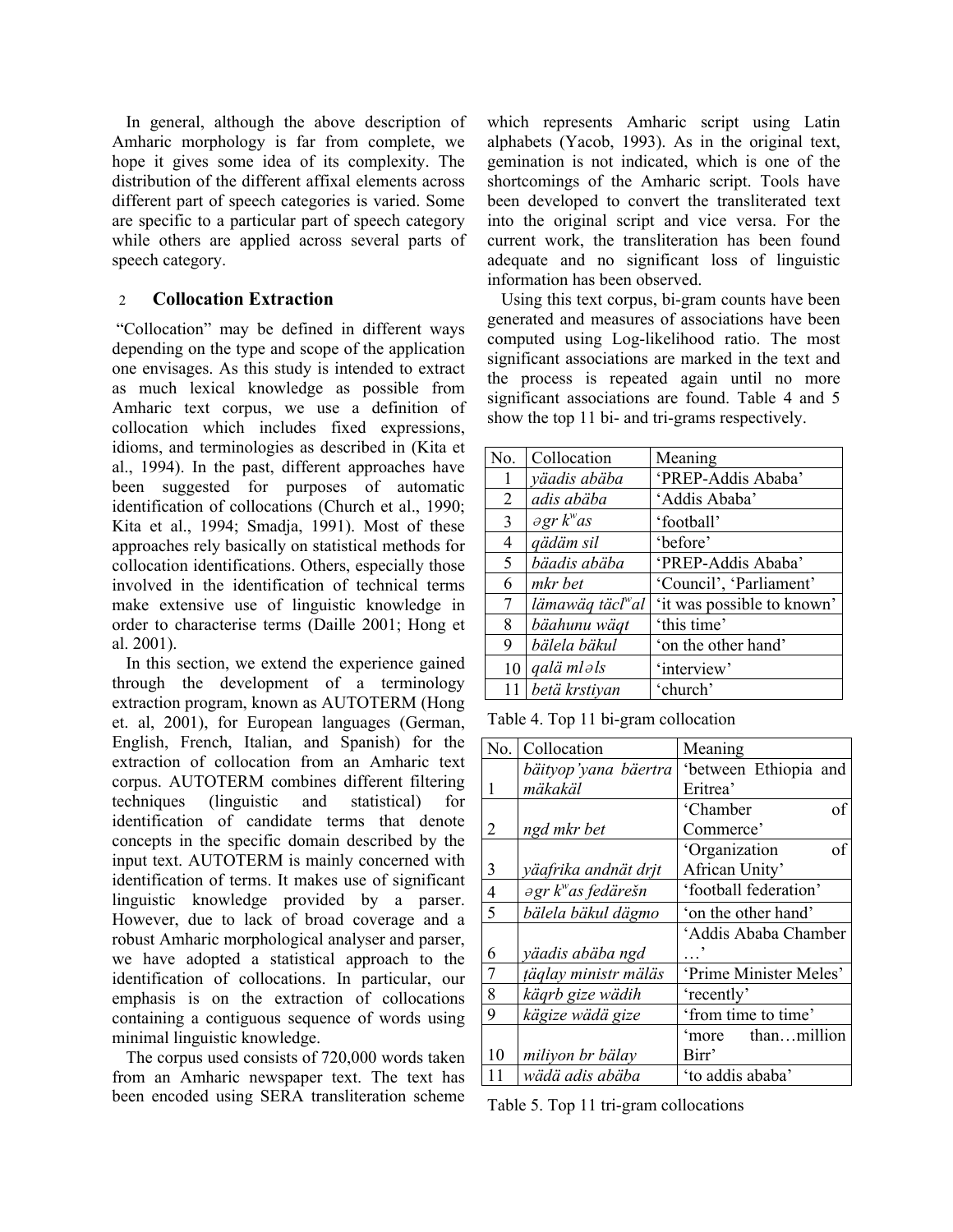The results show different kinds of interesting collocation candidates in terms of syntactic patterns and semantic compositionality. The top ranking collocations exhibit different syntactic patterns such as noun-noun, adjective-noun, verbverb, verb-noun, etc. An example of noun-noun collocation is  $\partial gr$   $k^{\nu}$ as ('football') which is compositional in meaning. However, syntactically it behaves as a single unit taking prefixes and suffixes only at the peripheries. Multi-words like *adis abäba* (capital city of Ethiopia, lit. 'new flower') are names and hence they should be treated as a single unit. *qalä ml*<sup>ə</sup> *ls* ('interview', lit. 'exchange of words') consists of a noun *qalä* ('word') and an adjective  $ml \geq l$  ('exchange') which is not syntactically and semantically compositional. A verb-verb collocation *qädäm sil* ('before') has an idiosyncratic meaning and function that are different from any of the constituting elements. *lämawäq täcl<sup>w</sup> al* ('it was possible to know') also reveals another two-verb collocation which is typical for newspaper text.

Tri-gram word sequences also reveal important collocations. Some of the tri-gram collocations appearing at the top of the list are the complete forms or extensions of the corresponding top ranking bi-grams. Semantically, however, some exhibit idiosyncratic relations. *mkr bet* ('Council', 'Parliament') in the context of *ngd* ('trade') undergoes a slight semantic transform and gives rise to a different meaning (*ngd mkr bet*-'Chamber of commerce'). Although we considered only biand tri-gram word sequences, higher-level n-grams are also expected to reveal useful collocations. An attempt should also be made to extract discontinuous collocations. A small experiment to extract a discontinuous collocation within a window of 5 words revealed the following collocations candidate, *mäskäräm* ('September')… *qän* ('day') which is a natural consequence of the Amharic date format ('month day' *qän* 'year'). Enlarging the window size may also help discovering other meaningful collocations.

 The appearance of three morphological variants of the word Addis Ababa (i.e. *yäadis abäba*, *bäadis abäba, adis abäba*) among the top 20 collocation candidates reveals the morphological complexity of the Amharic language. Amharic is a highly inflected language. This in turn results in sparse data problem. A shallow stripping of the most common prefixes and suffixes has been done with the hope of improving the result. Some improvements have been observed among the top ranking bi-grams. However, for the majority of the bi-grams only minor changes have been observed. This is because, in addition to prefix and suffix morphemes, internal change is the main mechanism of encoding grammatical information in Amharic. This in turn indicates the importance full-fledged morphological analysis.

# 3 **Amharic idioms**

The next experiment attempts to exploit the facts about the nature of Amharic idioms which are explicated in Amharic grammar literature (Amsalu, 1988). Amsalu classifies Amharic idioms based on their syntactic patterns and also the type of the most frequently occurring words in them. Table 6 shows some example of Amharic idioms taken from Amsalu (1988).

| Idiom       | Meaning                     |
|-------------|-----------------------------|
| bäl bäl alä | 'was instigated', 'incited' |
| yäsäw säw   | 'a perfect man'             |
| hullu agärš | 'adaptable'                 |
| lbä dändana | 'stout-hearted'             |
| qalä sätte  | 'promised'                  |

|               | Table 6: Sample Amharic idioms taken from |  |  |
|---------------|-------------------------------------------|--|--|
| Amsalu (1988) |                                           |  |  |

Some typical syntactic patterns of Amharic idioms are V V, N N, N V, and Adj N. However, these patterns are the standard ways of forming noun phrases and verb phrases in Amharic, and therefore might not be very useful for the identification of idioms. One observation we made of the list provided in Amsalu (1988) is that total or partial reduplications of words seems to be a common phenomenon in Amharic idioms, e.g. *bäl bäl alä, yäsäw säw*. Hence duplicate sequences may give some hint as to the formation of idiomatic expressions. He also indicates that among the most commonly used words in building Amharic idioms are names of parts of the body, e.g. *lb* ('heart'), *anjät* ('intestine'), *joro* ('ear') etc, and common nouns and verbs like *lg* ('child'), *qal* ('word'), *mola* ('became full'), *qärrä* ('remained') etc. Therefore duplicate sequences and the above word types have been used as criteria in extracting candidate idioms. As duplicate sequences can be morphological variants of each other (and hence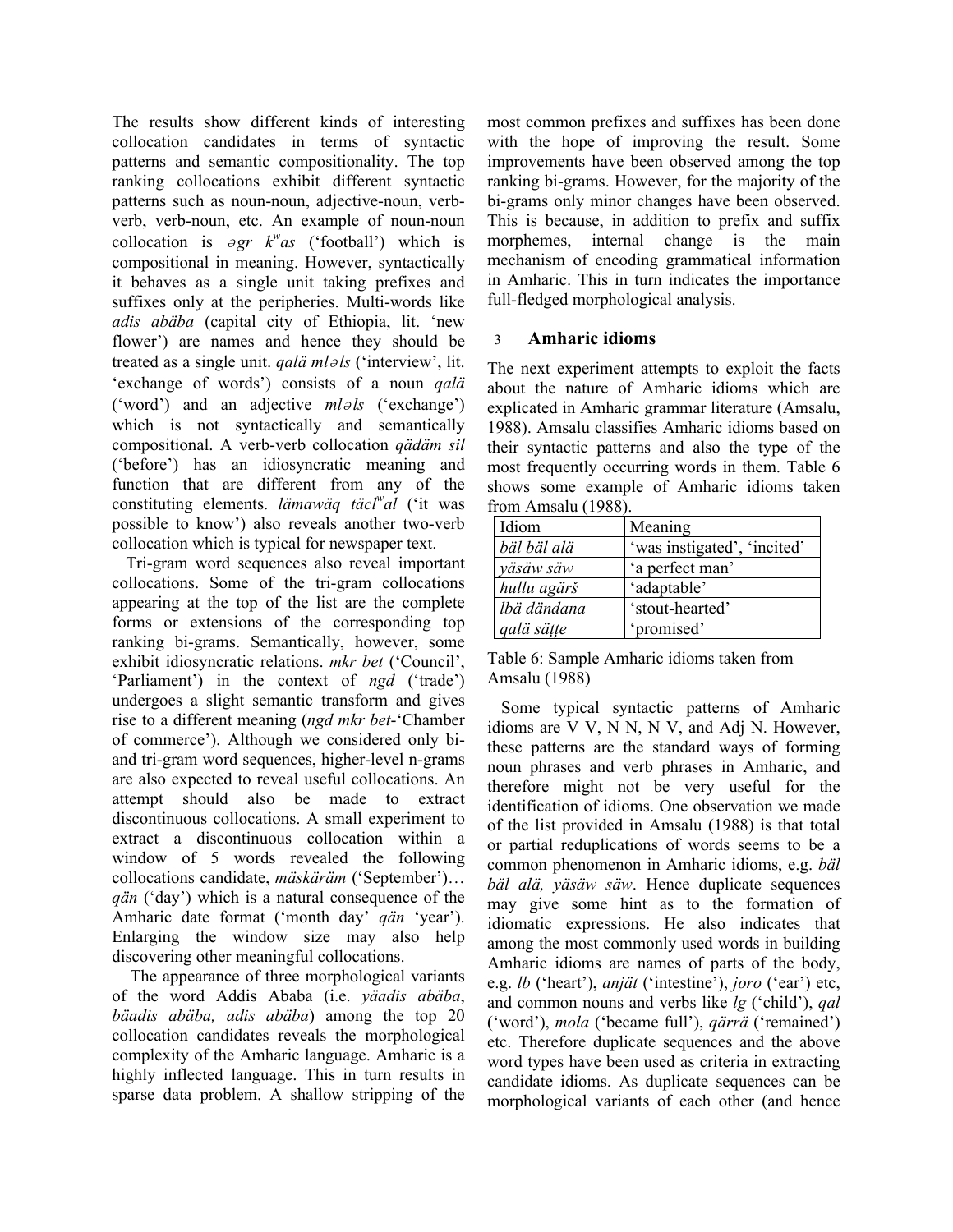may not be an exact copy of each other), a string similarity measure has been used and those string pairs that fall above the threshold of 0.7 have been extracted. Tables 7 and 8 shows the top 19 collocations extracted using this method.

| $\mathbf{1}$   | lyu lyu                      | 'different'     |
|----------------|------------------------------|-----------------|
| $\overline{2}$ | $\hat{C}$ ärqa $\hat{C}$ ärq | 'textile'       |
| 3              | alfo alfo                    | 'occasionally'  |
| $\overline{4}$ | däräja bädäräja              | 'step by step'  |
| 5              | wana wana                    | 'main'          |
| 6              | ahun ahun                    | 'recently'      |
| $\overline{7}$ | hulät hulät                  | 'two two'       |
| 8              | biyans biyans                | 'at least'      |
| 9              | mäto metr                    | 'hundred meter' |
| 10             | väərs bäərs                  | 'each other'    |
|                | zoro zoro                    | 'finally'       |

Table 7: idioms containing duplicate sequences

| $\cdot$ 1      | $\partial$ gr kwas      | 'football'      |
|----------------|-------------------------|-----------------|
|                | $2 \mid mkr$ bet        | 'council'       |
| $\overline{3}$ | qalä mləls              | 'interview'     |
| 4              | betä krstiyan           | 'church'        |
|                | 5   mulu lämulu         | 'completely'    |
| 6              | wädä ityop'ya           | 'to Ethiopia'   |
| $\tau$         | qal aqäbay              | 'correspondent' |
|                | $8 \mid \text{frd}$ bet | 'court'         |

Table 8: idioms containing the most commonly used idiom forming words

Some of the collocations share a common semantic space with the corresponding single word whereas others carry idiosyncratic semantic values not predictable from the corresponding single word unit. For example, at abstract level

- *lyu* and *lyu lyu* have close semantic relations. *lyu* ('different', 'distinct', 'special', 'specific', 'extraordinary', 'recluse' etc.) is used to express wide varieties of meaning and is usually used to single out an object or a set of homogenous objects whereas *lyu lyu* ('various', 'miscellaneous', 'distinct', 'separate') has a very restrictive meaning which is used to characterize a group consisting of heterogeneous elements.
- *alfo alfo* ('occasionally', 'now and again', 'from time to time') does not seem to have any semantic relation with the

corresponding single word *alfo* (the gerund form of the verb *aläfä* 'he passed').

There are also some erroneously extracted bigrams like *mäto metr* which consist of two distinct words having different base forms. One observation concerning these bi-grams is that they differ in one or more of their consonantal radicals. In Semitic languages, consonantal radicals usually carry semantic values (*sbr* –'break' for *säbbärä*- 'he broke'). It may be useful to work with only consonantal radicals in order to extract word sequences having the same semantic base.

The discussions hitherto have been concerned with the identification of collocations from Amharic text corpora. A simple extension of the technique developed for the extraction of terms for European languages provided us with word sequences that exhibit different collocation behaviour. Currently, an attempt is being made to apply other corpus-based techniques to Amharic text corpus which will be briefly discussed in the next section.

#### 4 **Work in progress**

There are a number of other knowledge free corpus-based techniques that can be used to assist in the acquisition of lexical knowledge for resource poor languages like Amharic (Goldsmith 2001). Clustering is one such exploratory technique for discovering the natural grouping underlying data. Among the many applications of this technique are improving language modelling, word sense disambiguation and text categorization (Manning and Schütze 1999). Currently, we are investigating the application of this technique for bootstrapping the development of the linguistic resources required for other knowledge intensive tasks. Specifically we attempt to group Amharic words into linguistically motivated classes using minimal linguistic knowledge. These techniques may be used to bring together morphologically related words which in turn may assist in further data preparation activities, such as compiling an initial set of parts-of-speech tags, or generating semantic classes.

We describe a preliminary experiment we conducted on clustering Amharic words using surface morphological features in the next section[2.](#page-4-0)

l

<span id="page-4-0"></span><sup>2</sup> The Weka software has been used for analysing the data.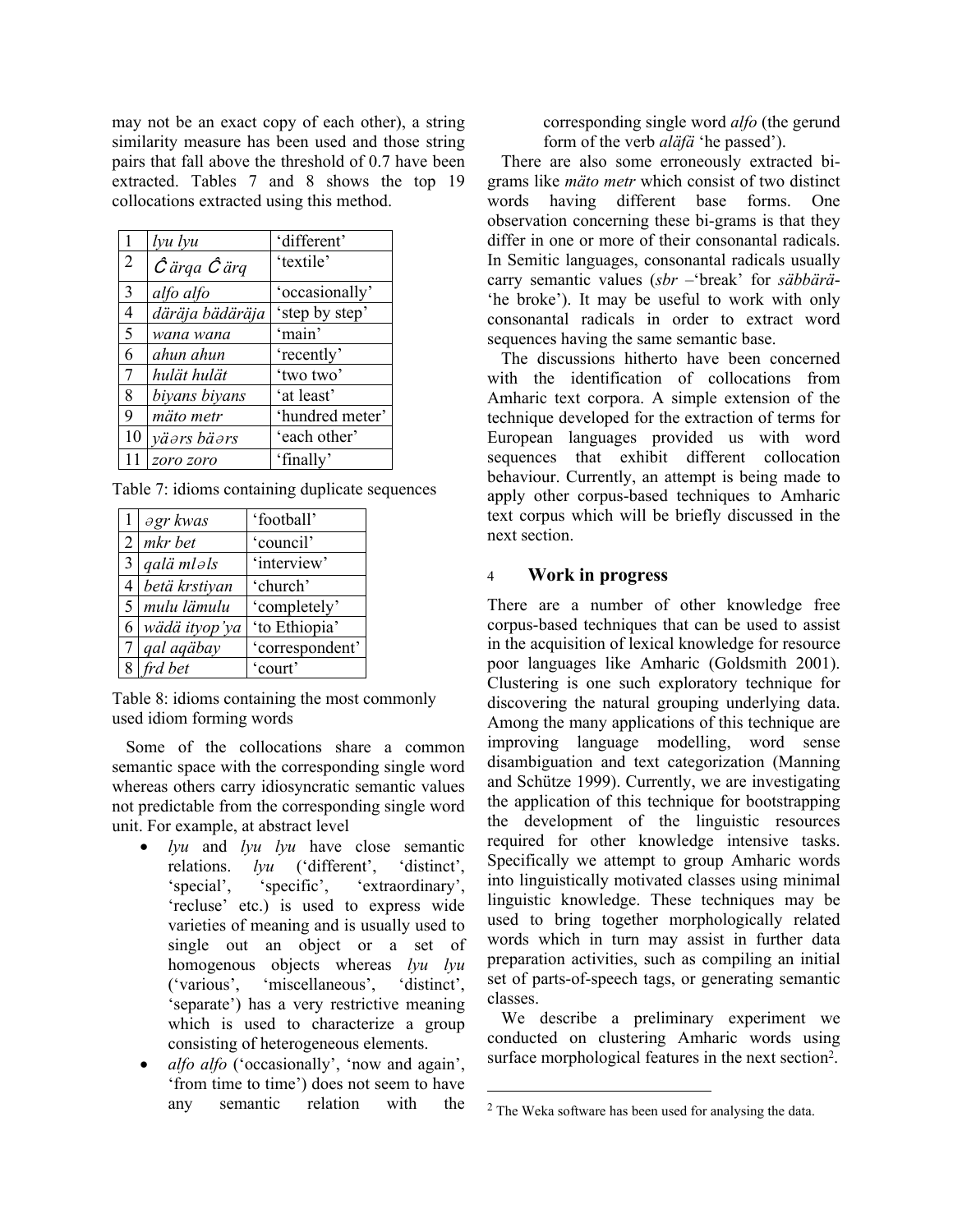| stem   | word     | nopre | bä- | $\cdots$ | nosut | -ä | $\cdots$ | ◡ | $\cdots$ | aa | äa | $\cdots$ | cat |
|--------|----------|-------|-----|----------|-------|----|----------|---|----------|----|----|----------|-----|
| wana   | bäwana   |       |     | $\cdots$ |       | ν  | $\cdots$ |   | $\cdots$ |    | ν  | $\cdots$ | ad  |
| mägzat | lämägzat |       | ν   | $\cdots$ |       | ν  | $\cdots$ |   | $\cdots$ |    |    | $\cdots$ | 11  |
| aläf   | aläfä    |       |     | .        |       |    | $\cdots$ |   | $\cdots$ |    |    | $\cdots$ |     |

Table 9. Data set used for clustering Amharic words

| Test | Prefix | Suffix | Pattern   Vowel pattern   Classification |        | Clustering |
|------|--------|--------|------------------------------------------|--------|------------|
|      |        |        |                                          | 70.16% | 56.80%     |
|      |        |        |                                          | 75.00% | 44.38%     |

Table 10. Result of clustering sample Amharic words

### **4.1 Experiment**

The data used for the experiment is manually generated and consists of 248 words taken from the newspaper texts. Only four syntactic categories N(oun), V(erbs), ADJ(ectives), and ADV(erbs) have been considered, and functional categories like prepositions, determiners which are unbound morphemes have been eliminated. Five distinct occurrences of the stem forms have been extracted from the text and have been analyzed into the constituting morpheme. The attributes used for the experiment include consonant and vowel (CV) patterns, prefixes, suffixes and vowel patterns.

The suffix and prefix morphemes, CV templates and vowel patterns, which occur more than once, have been used to form the feature sets. Each word has been assigned a vector of values on the basis of these features. The result is coded in the form shown in Table 9 above. For example, the first element in Table 9 is an adjective which takes the prepositional prefix *bä* but no suffix, and has a template form of CVCV and vowel pattern of *aa.*

The experiment used a simple k-mean clustering algorithm. The result is shown in column 7 of Table 10 above. For the purpose of comparison, the result using 10-fold cross validation as test mode for classification is also shown in column 6.

The accuracy of the classification algorithm is better than the frequency base line (which assigns all words the most frequently occurring class) of 54%. Most adjectives and adverbs are incorrectly classified as nouns. This may be due to the fact that adjectives and adverbs behave morphologically like nouns by taking a similar set of prefixes and suffixes. Clustering seems to be a difficult task as the above results show.

In general, given the complexity of the phenomenon we are trying to model and the simplicity of the information used, the above result suggests the need to carry out further experiments. However, the real applicability of such techniques is yet to be tested using large set of data and more context information.

## 5 **Conclusion**

In this paper, we applied some of the corpus-based techniques for analyzing Amharic text corpora. The first part is concerned with the extraction of collocations. The aim is to extract as many collocations as possible using co-occurrence frequency information. Extraction of contiguous sequences of collocations showed encouraging results. Although the emphasis was on the extraction of contiguous collocations, an attempt has also been made to extract discontinuous collocations spanning several words apart. In addition to simple frequency counts, we also attempted to incorporate some language specific features for the identification of idioms, that is, duplicate sequences of words and words frequently occurring in Amharic idioms. This resulted in extraction of idiomatic expressions which would not have been possible using pure frequency counts. Due to the complexity of Amharic morphology, the attempt to normalize the surface forms by stripping off the most frequently occurring suffix and prefix morphemes brought only minimal improvements. Hence proper morphological analysis is required for improving the results. The last part of the paper presented a preliminary result obtained through the application of clustering and classification techniques. Clustering shows relatively poor performance whereas the result obtained for classification is